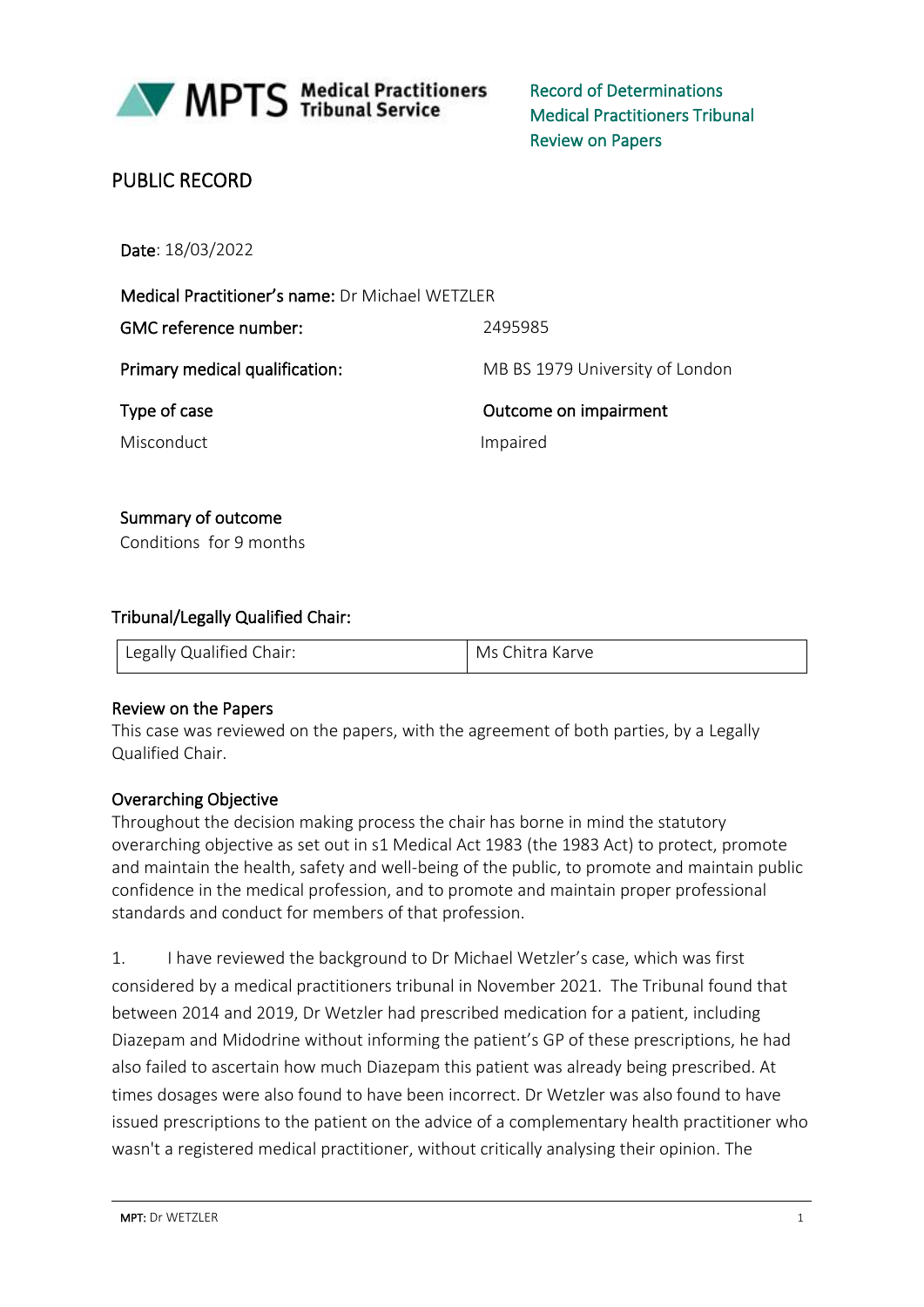Tribunal determined that Dr Wetzler's fitness to practise was impaired by reason of his misconduct and imposed an order of conditions on his registration for 12 months and directed a review hearing. These conditions, in brief, required oversight of his clinical practice by a workplace reporter.

2. The conditions imposed required Dr Wetzler's Responsible Officer to provide a workplace reporter for Dr Wetzler. However, the Responsible Officer has reported that she is unable at this time to source a workplace report for Dr Wetzler. The conditions imposed on Dr Wetzler therefore are unworkable.

3. Considering this, a GMC Assistant Registrar decided on 24 February 2022 to refer Dr Wetzler's case to an Early Review ROP hearing to consider the current conditions. Under the circumstances Dr Wetzler has been unable to provide evidence to satisfy performance against the conditions previously imposed. He has therefore been unable to resume his private clinical practice since December 2021.

4. Dr Wetzler and the GMC have agreed that this review should be considered on the papers in accordance with Rule 21B of the General Medical Council (Fitness to Practise) Rules 2004. They have provided agreed terms of an order which I could make at this review.

5. I have considered all of the evidence presented to me, and the agreed submissions made by the GMC. In the submissions and accompanying agreement, Dr Wetzler and the GMC agree that Dr Wetzler's registration should be subject to a further period of conditions for 9 months. The conditions proposed are amended conditions from those imposed in November 2021.

6. I have taken into account that since the previous order was made the circumstances have not changed.

7. In reaching my decision, I have taken account of the Sanctions Guidance. I have borne in mind that the purpose of the sanction is not to be punitive, but to protect patients and the wider public interest, although it may have a punitive effect.

8. I have applied the principle of proportionality, weighing Dr Wetzler's own interests with the public interest. The public interest includes amongst other things, the protection of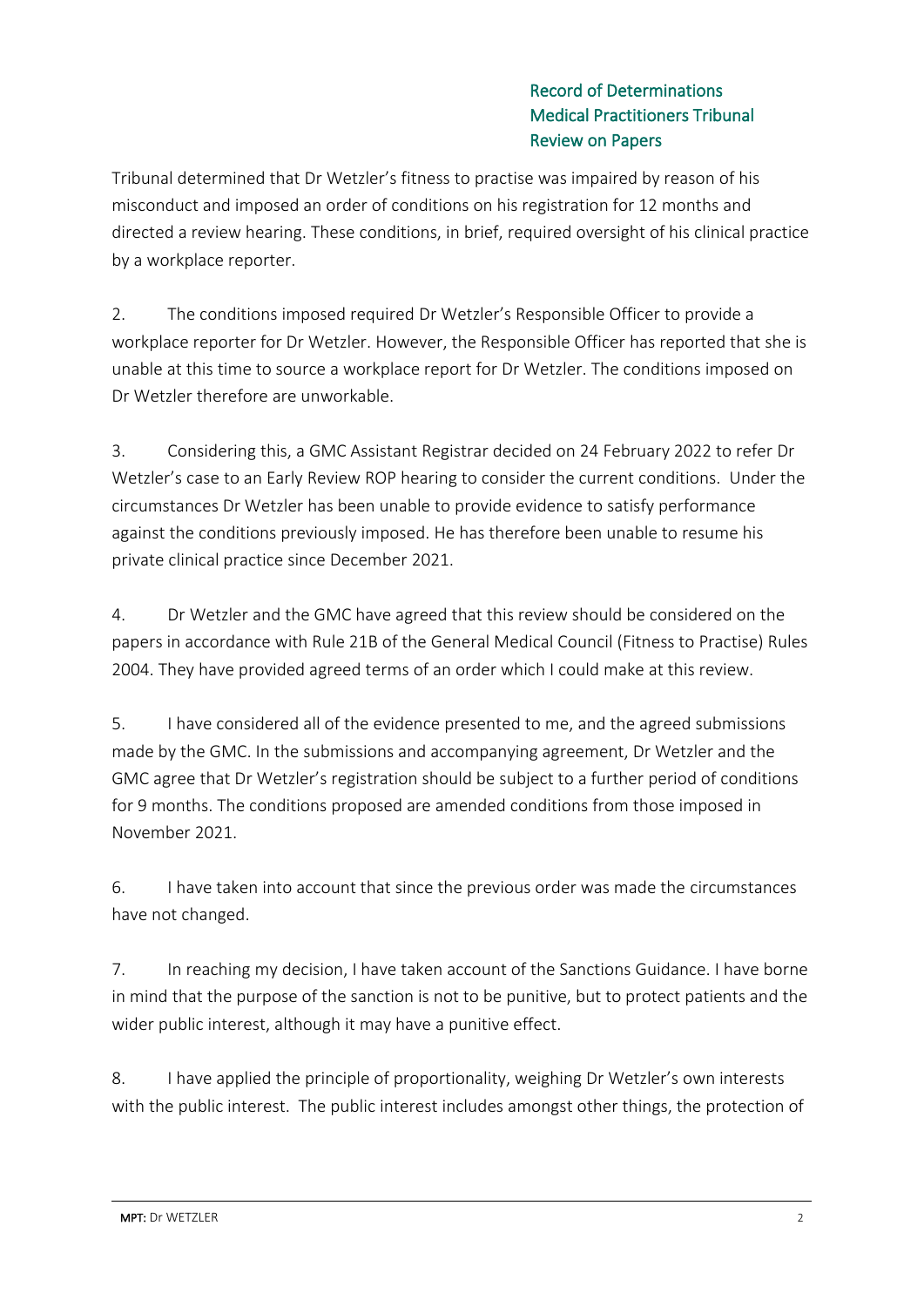patients, the maintenance of public confidence in the profession, and declaring and upholding of proper standards of conduct and behaviour.

9. I am satisfied that the proposed amended conditions would be proportionate and sufficient to protect the public and the public interest. I have therefore determined that Dr Wetzler's registration be made subject to the following conditions for a period of 9 months:

1 He must personally ensure the GMC is notified of the following information within seven calendar days of the date these conditions become effective:

- a the details of his current post, including:
	- i his job title
	- ii his job location
	- iii his responsible officer (or their nominated deputy).

b the contact details of his employer and any contracting body, including his direct line manager

c any organisation where he has practising privileges and/or admitting rights

- d any training programmes he is in
- e of the organisation on whose medical performers list he is included

f of the contact details of any locum agency or out of hours service he is registered with.

2 He must personally ensure the GMC is notified:

a of any post he accepts, before starting it

b that all relevant people have been notified of his conditions, in accordance with condition 8

c if any formal disciplinary proceedings against him are started by his employer and/or contracting body, within seven calendar days of being formally notified of such proceedings

d if any of his posts, practising privileges or admitting rights have been suspended or terminated by his employer before the agreed date within seven calendar days of being notified of the termination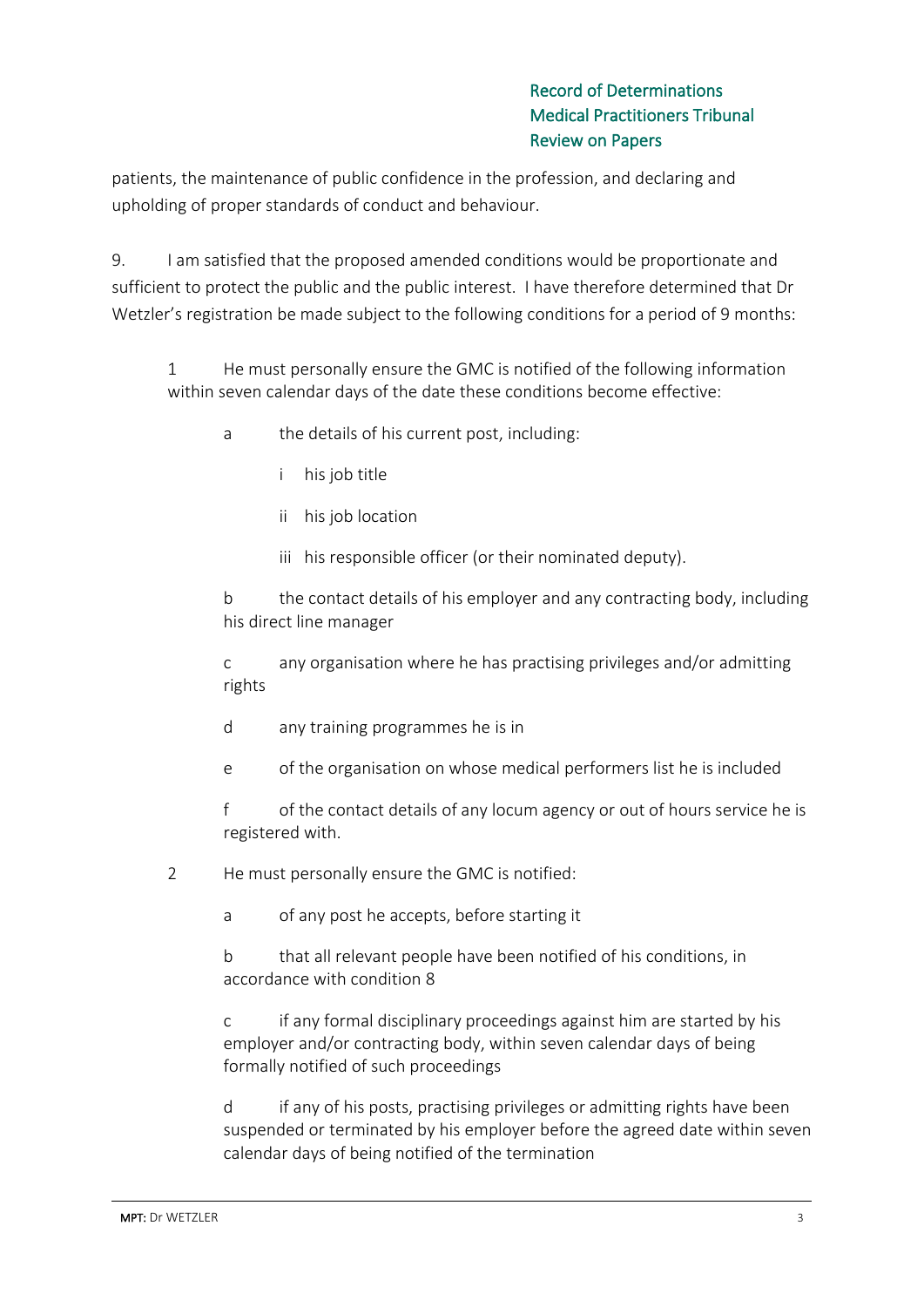e if he applies for a post outside the UK

3 He must allow the GMC to exchange information with any person involved in monitoring his compliance with his conditions.

- 4 a He must have a workplace reporter for all NHS posts appointed by his responsible officer (or their nominated deputy).
	- b he must not work until:

i his responsible officer (or their nominated deputy) has appointed his workplace reporter

ii he has personally ensured that the GMC has been notified of the name and contact details of his workplace reporter.

5 a He must have a workplace reporter for all non-NHS posts approved by the GMC.

b he must not work in a non-NHS post until the GMC has approved his workplace reporter.

- 6 a He must design a personal development plan (PDP), with specific aims to address the deficiencies in the following areas of his practice:
	- safe prescribing
	- Sharing information with colleagues involved in a patient's care
	- b his PDP must be approved by an individual approved by the GMC

c he must provide the GMC a copy of his approved PDP within three months of these substantive conditions becoming effective.

d he must provide the GMC a copy of his approved PDP on request

e he must meet with his responsible officer (or their nominated deputy), as required, to discuss his achievements against the aims of his PDP.

- 7 a He must keep a log detailing every case where he has prescribed a controlled drug, or any other medicines where additional safeguards are needed:
	- i explaining the rationale for the prescription.

ii confirming he has either informed the patient's NHS GP or otherwise explaining the rationale for not having done so.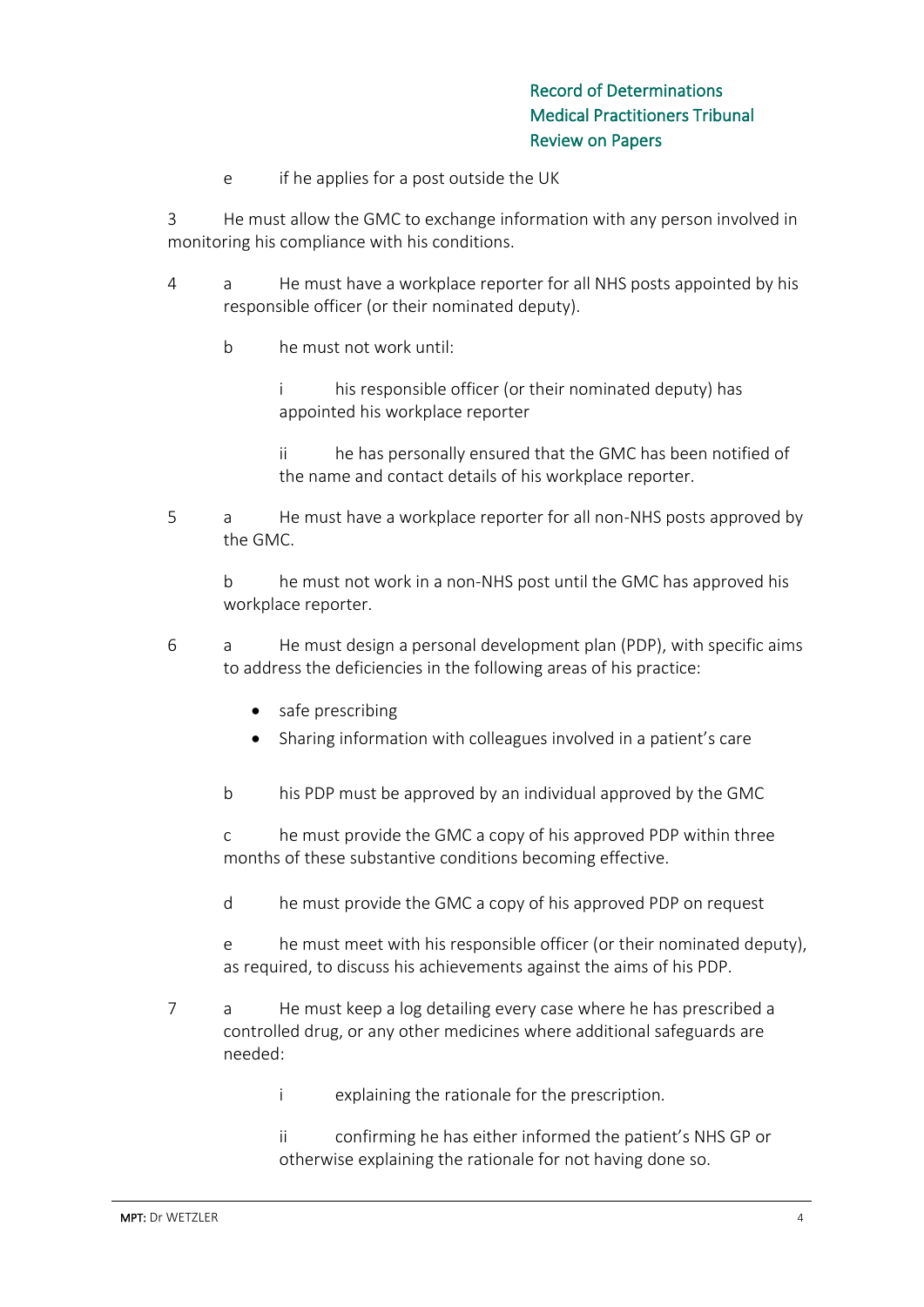b He must give the GMC a copy of this log on request.

8 He must personally ensure the following persons are notified of the conditions listed at 1 to 7:

- a his responsible officer (or their nominated deputy)
- b the responsible officer of the following organisations:

i his place(s) of work, and any prospective place of work (at the time of application)

ii all his contracting bodies and any prospective contracting body (prior to entering a contract)

iii any organisation where he has, or has applied for, practising privileges and/or admitting rights (at the time of application)

iv any locum agency or out of hours service he is registered with

v If any of the organisations listed at (i to iv) does not have a responsible officer, he must notify the person with responsibility for overall clinical governance within that organisation. If he is unable to identify this person, he must contact the GMC for advice before working for that organisation

c the responsible officer for the medical performers list on which he is included or seeking inclusion (at the time of application)

d his immediate line manager and senior clinician (where there is one) at his place of work, at least 24 hours before starting work (for current and new posts, including locum posts).

10. In reaching this decision, I accept that the conditions previously imposed were not workable because of the lack of a reporting officer, and that therefore Dr Wetzler would not be able to evidence to any future review panel compliance of these conditions in order for them to consider whether his fitness to practise continues to be impaired. The GMC has considered an alternative set of conditions that I consider to be proportionate and workable and have been agreed by Dr Wetzler.

11. The effect of this direction is that, unless Dr Wetzler exercises his right of appeal, the conditions will take effect 28 days from when written notice of this determination has been served upon him. The current order of conditions will remain in place until the appeal period